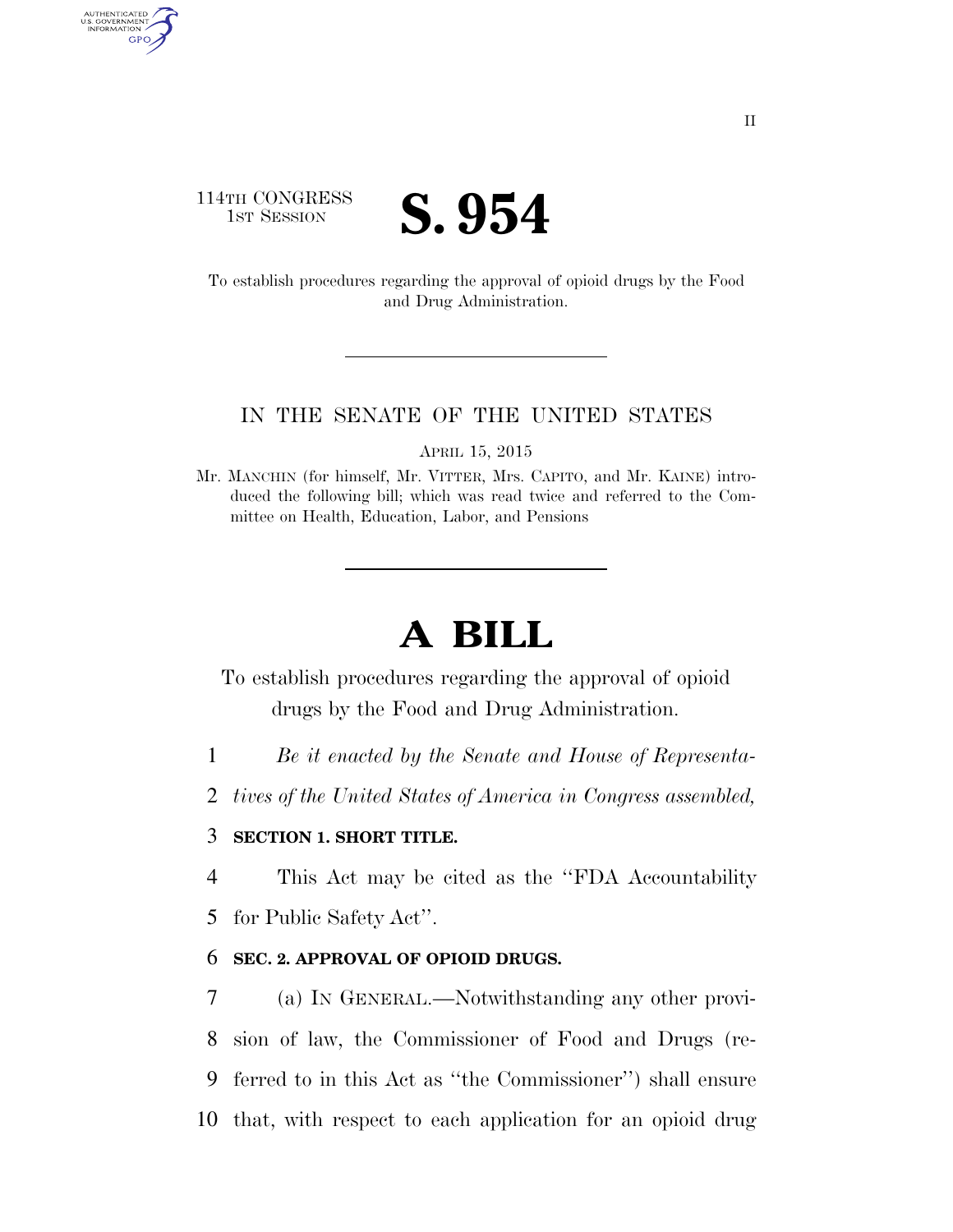submitted under section 505 of the Federal Food, Drug, and Cosmetic Act (21 U.S.C. 355)—

 (1) an advisory committee of the Center for Drug Evaluation and Research of the Food and Drug Administration evaluates the application and issues a recommendation regarding approval of such drug prior to a final decision to approve such drug; and

 (2) if a final decision to approve such drug is inconsistent with the recommendation under para- graph (1), such final decision shall be made by the Commissioner and shall not be delegated.

 (b) REPORTS TO CONGRESS.—If the advisory com- mittee recommends under subsection (a)(1) that the Com- missioner not approve an opioid drug under section 505 of the Federal Food, Drug, and Cosmetic Act (21 U.S.C. 355), and the Commissioner approves that drug under subsection (a)(2), the Commissioner shall—

 (1) submit a report to the Committee on Health, Education, Labor, and Pensions of the Sen- ate and the Committee on Energy and Commerce of the House of Representatives, and to any member of Congress that requests the report, that includes—

 (A) medical and scientific evidence regard-ing patient safety that clearly supports the